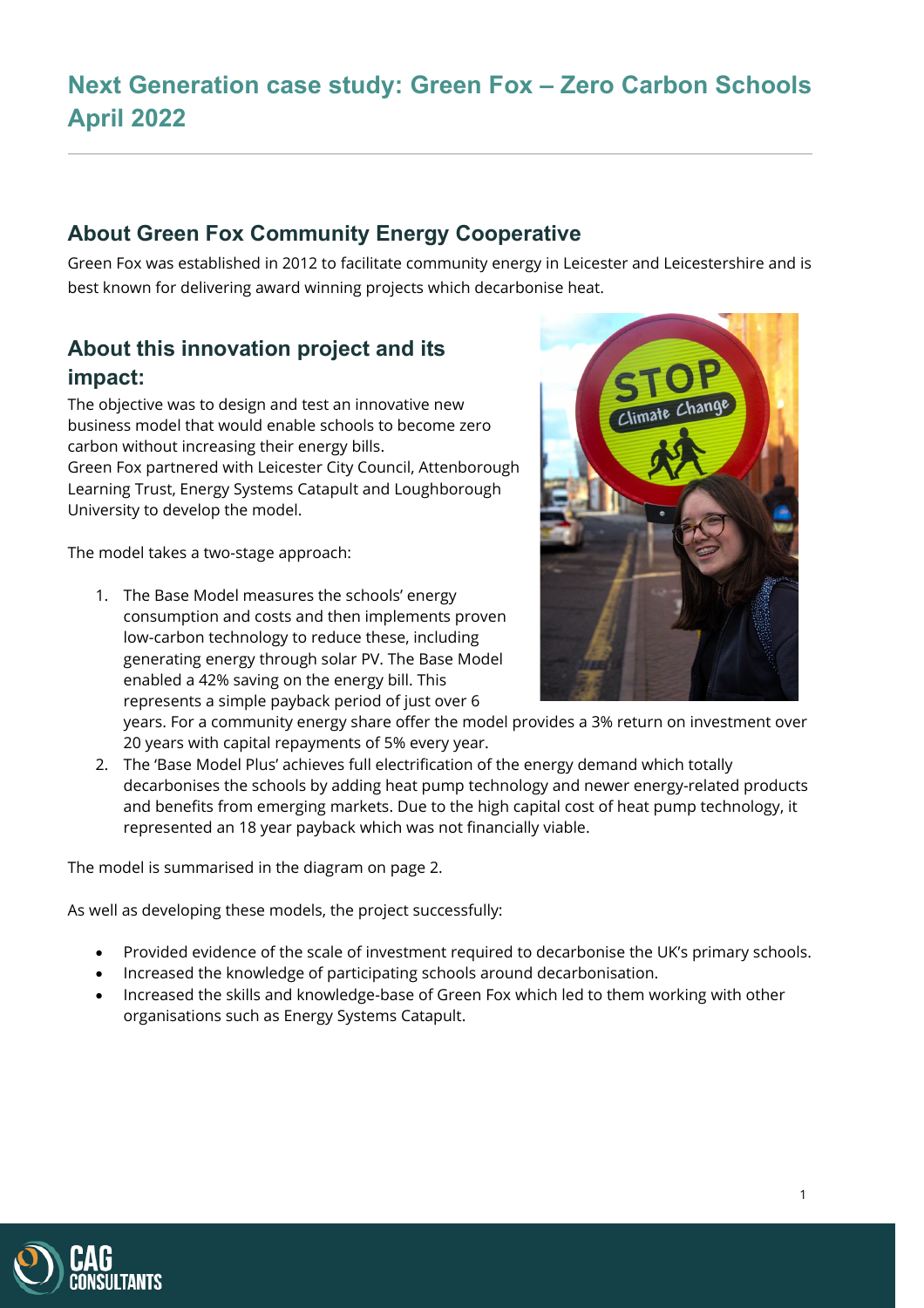

*Figure 1 - Green Fox model for decarbonising schools*

#### **Advice for other groups considering this approach:**

- Involve stakeholders in the development of funding applications to help build strong relationships.
- Primary energy data is required to test the viability of different options for decarbonising a school; this will take time to collect.
- Legal documentation should be put in place as early as possible to ensure that all parties 'buy in' to the process and financial risk to the community energy organisation is mitigated.



#### **Key messages for policy makers**

- Schools currently have neither the funding nor expertise to decarbonise their buildings; a national strategy is required.
- Implementing the zero carbon Base Model Plus in England's primary schools would cost £3.9 billion. The community energy sector could contribute to this but would need government support to make the Base Model Plus model work.
- A major barrier to community energy groups facilitating decarbonisation of schools has been the requirement to obtain Secretary of State permission for a community group to install energy generation assets on a school. Community Energy England are currently working with the Department for Education to address this.